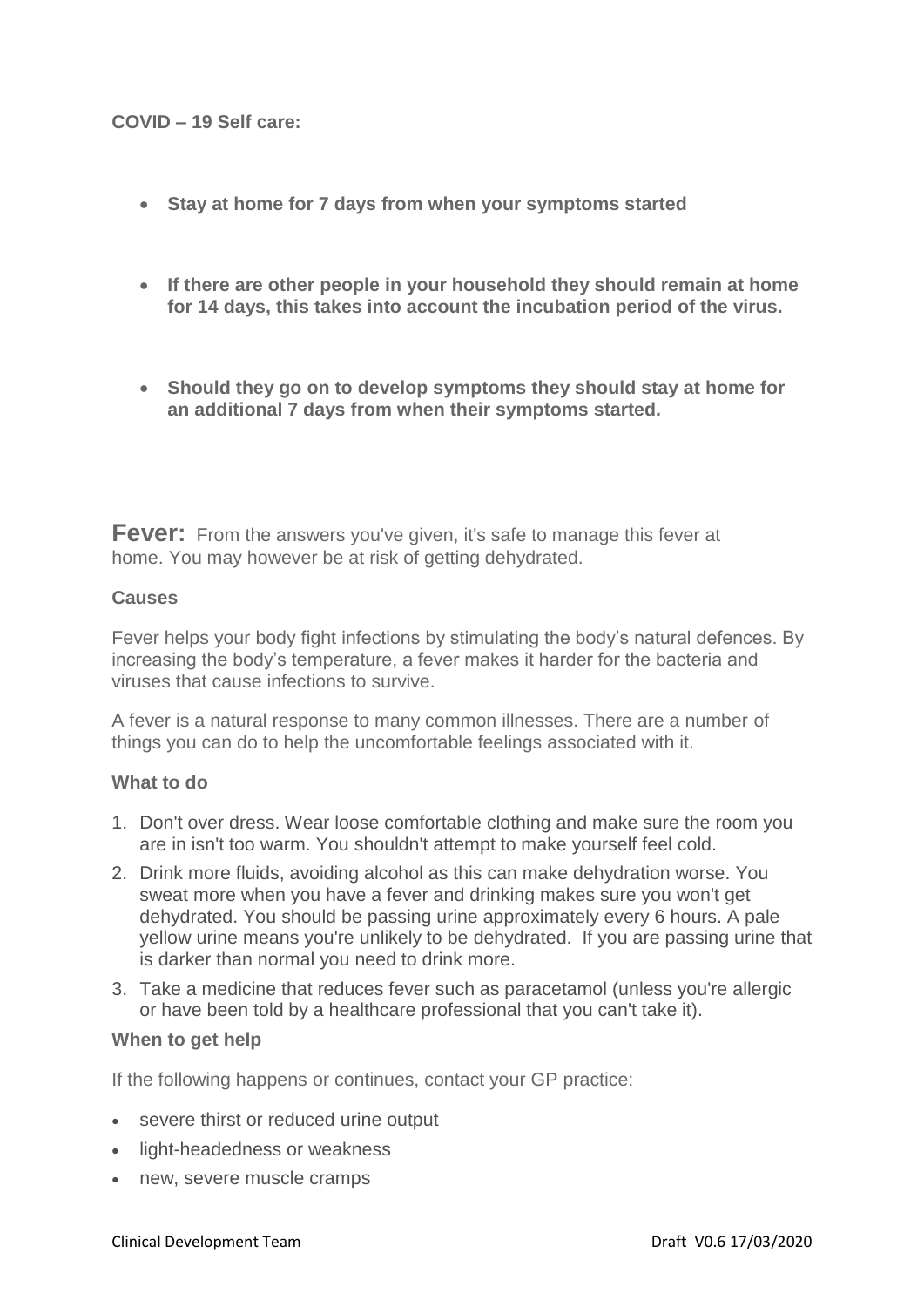symptoms worsen or you notice new symptoms

If your GP practice isn't open, phone NHS 24's 111 service.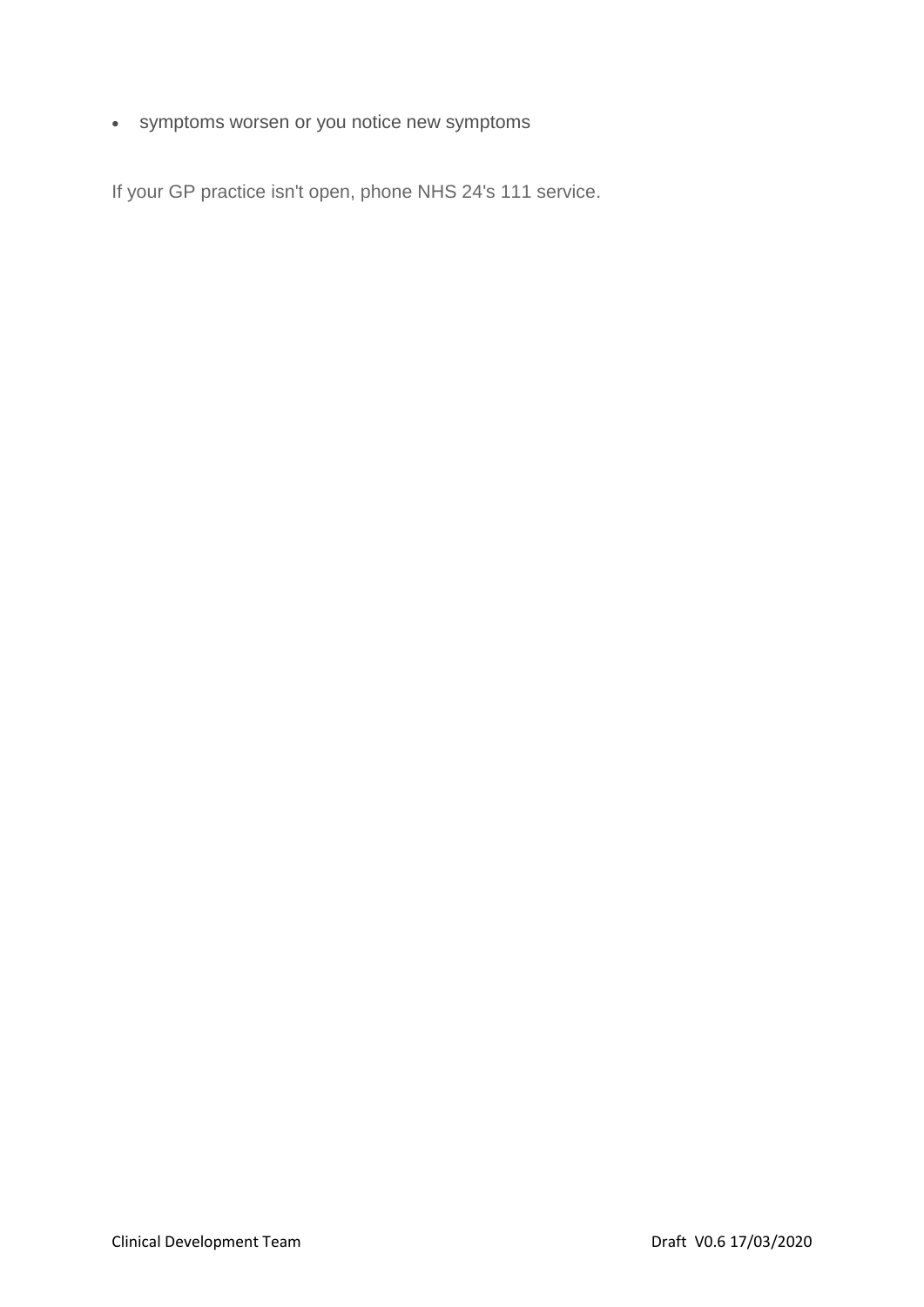Cough: From the answers you've given, it's safe to manage your condition at home.

## **Causes**

A cough is often just one symptom of a bacterial or viral infection, such as the common cold.

Sometimes your cough can be a sign of an underlying cause such as:

- [allergies](https://www.nhsinform.scot/illnesses-and-conditions/lungs-and-airways/asthma)
- [asthma](https://www.nhsinform.scot/illnesses-and-conditions/lungs-and-airways/asthma)
- [acid reflux](https://www.nhsinform.scot/illnesses-and-conditions/injuries/skin-injuries/acid-and-chemical-burns)
- [chronic obstructive pulmonary disease \(COPD\)](https://www.nhsinform.scot/illnesses-and-conditions/lungs-and-airways/copd/chronic-obstructive-pulmonary-disease)
- .

## **What to do**

Antibiotics do not work against infections, such as colds, caused by viruses. Viral infections are much more common than bacterial infections. It's likely that your cough will improve within a few weeks. In the meantime you should:

- 1. Drink more fluids, avoiding alcohol as this can make dehydration worse. You sweat more when you have a fever and drinking makes sure you won't get dehydrated. You should be passing urine approximately every 6 hours. A pale yellow urine means you're unlikely to be dehydrated. If you are passing urine that is darker than normal you need to drink more fluids.
- 2. Take a medicine that reduces fever such as [paracetamol](https://www.nhsinform.scot/tests-and-treatments/medicines-and-medical-aids/types-of-medicine/paracetamol) (unless you're allergic or have been told by a healthcare professional that you can't take it).

If you smoke, stopping will improve your cough.

#### **When to get help**

Contact your GP practice or 111 if any of the following happens:

- Your cough has lasted for more than 3 weeks
- Your cough is getting worse
- You have other symptoms such as unexplained weight loss, swelling or lumps in your neck or a prolonged change in your voice
- You cough up blood
- You have chest pain or shortness of breath

**If you have any further concerns, or you develop additional symptoms, please contact your GP practice or 111**